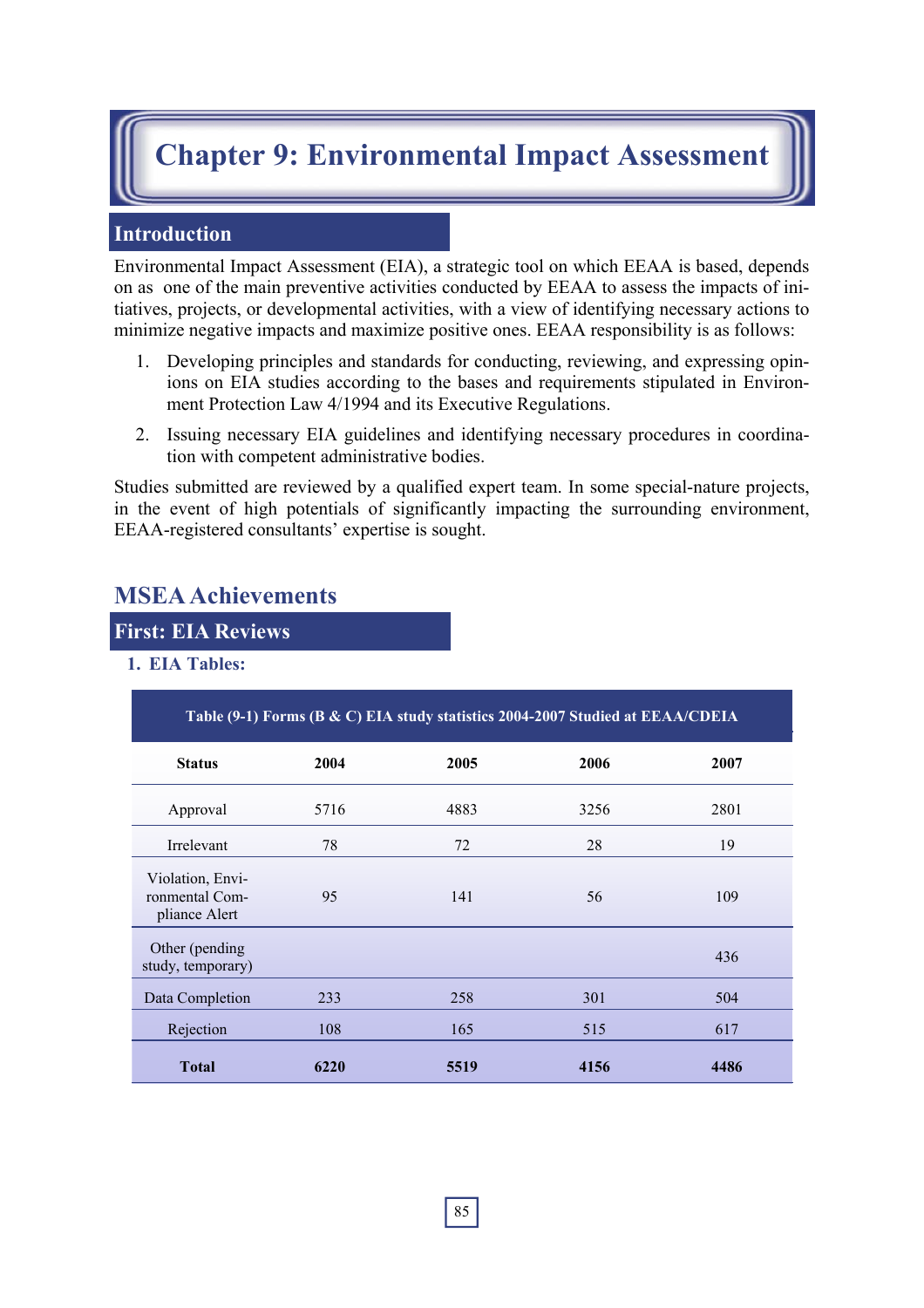| Year                                | Cairo | Alexandria | Tanta | <b>Mansora</b> | <b>Suez</b> | <b>Assiut</b> | Aswan | Red<br>Sea | <b>Total</b> |
|-------------------------------------|-------|------------|-------|----------------|-------------|---------------|-------|------------|--------------|
| 2004                                | 781   | 585        | 1063  | 744            | 305         | --            |       |            | 3478         |
| 2005                                | 1522  | 1046       | 2525  | 1735           | 211         | 1158          | 111   | $- -$      | 8308         |
| 2006                                | 2789  | 1098       | 2760  | 1979           | 152         | 436           | 120   | $- -$      | 9334         |
| 2007                                | 1783  | 1471       | 3356  | 3809           | 231         | 795           | 259   | 61         | 11765        |
| <b>Total</b><br><b>Forms</b><br>(A) | 6875  | 4200       | 9704  | 8267           | 899         | 2389          | 490   | 61         | 32885        |

#### **Table (9-2) Form (A) EIA study statistics 2004-2007 Studied at EEAA RBOs**



#### **2. Hearing Sessions held during 2004-2007:**

- Tebbin, Koraymat, and North Cairo new power stations.
- Edfu Fertilizer Plant.
- Sokhna Port Magnesium Alloys Plant.
- Aswan Phosphatic Fertilizer Plant Project.
- Damietta Liquefied Ammonia and Methanol Plants Project.
- Port Said Polypropylene Plant Project.
- West Cairo and Behaira Atf Power Station Expantions.
- Port Fouad Gas Pipelines Project.

86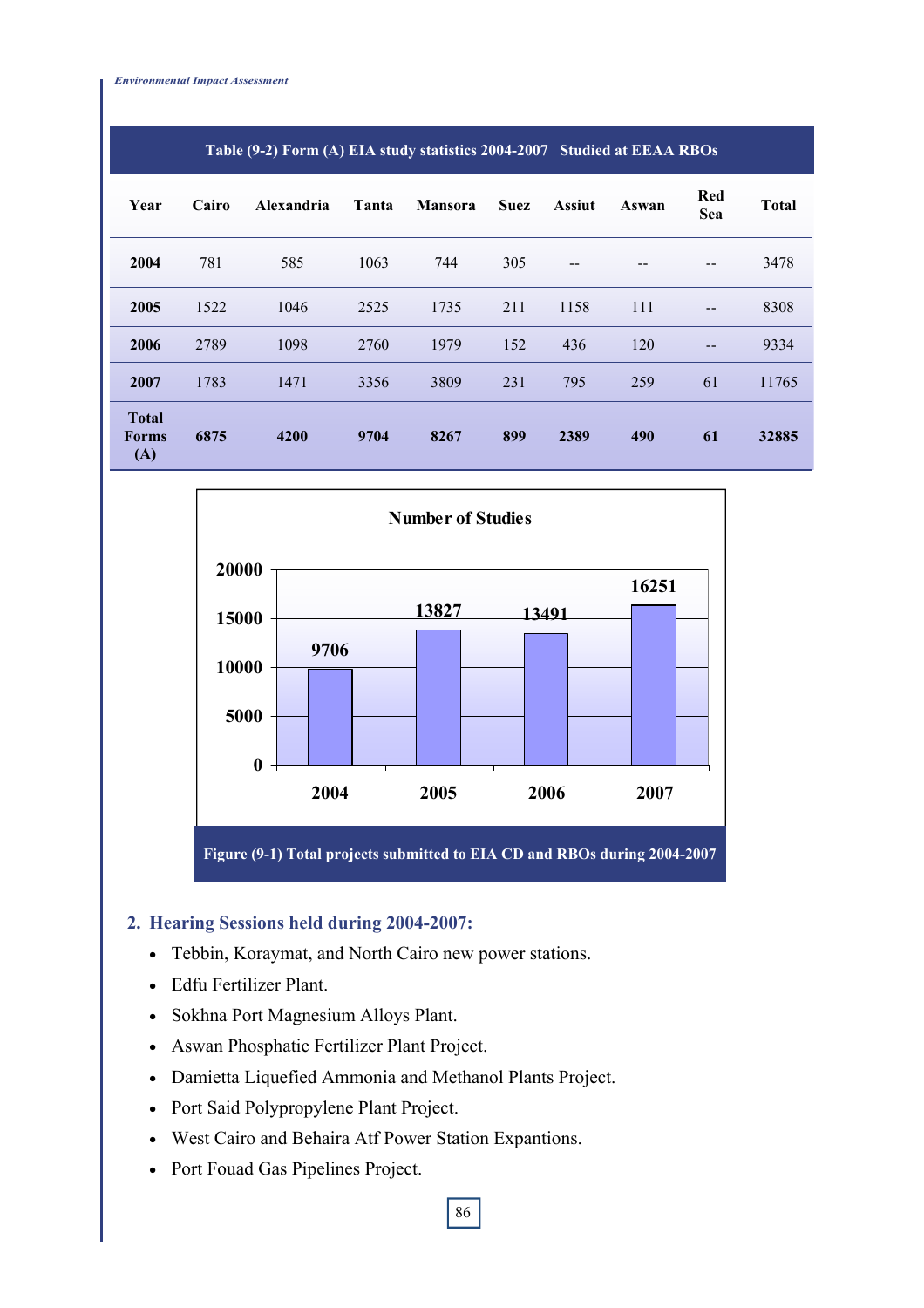- Two Gold Mines in Red Sea governorate.
- Sharqeya Nouran Sugar Plant Project.
- Sokhna Copper Plant Project.
- **3. Examples of Giant projects approved during 2004-2007:** 
	- Tebbin Power Station, 650 Megawatts
	- Mobco Nitrogenous Fertilizer Plant, Damietta Port Free Zone
	- Phosphatic Fertilizer Plant, Edfu Aswan Indo-Egyptian Company
	- 2 Cement Plants, Zone 3/31 for pollutant industries, Beni Soueif.
	- Integrated Water Resource Management Project (digging a new canal to water reclaimed desert lands on Cairo-Alexandria Desert Road).
	- Project for Moving Foundries from Alexandria Residential Areas.
	- Kingdom Agricultural Development Company (Kadco) Project for Reclaiming 100,000 feddans in Toushki.
	- Project for Landfilling Gharbeya Solid Wastes in Sadat City Desert.
	- Gupco Crude Oil and Natural Gas Extraction from Suez Gulf Basin Project.
	- Nubareya and Talkha Power Station Expansions.
	- Gold Mine and Extraction for Hemesh Company.
	- Project for Establishing Craftsman Zone in Giza.
	- Greater Egyptian Museum Project.
	- Nitrogenous Fertilizer Plant- Damietta Agrium .
	- Methanol Plant -Damietta Port .
	- Koraymat Power Station Expansion Project.
	- EMAK Salts and Minerals Company Project for Salt Extraction.— Fayoum.
	- Sadat City (Beshay) Sponge Iron Plant.
	- Project for Moving Pollutant Activities and Pig Pens in Cairo from Residential Areas.

## **4. Examples of Projects rejected during 2004-2007:**

- Nitrogenous Fertilizer Plant proposed in Zayteya, Suez.;
- Nitrogenous Fertilizer Plant proposed beside 2 existing plants in Talkha, Daqahleya.
- Metals Powder Plant existing in the Central Services Zone,  $15<sup>th</sup>$  May City.
- Solid Waste Landfill for Misr Aluminium Company for breaching distance requirements stipulated by the Law.
- Damietta Liquefied Ammonia Plant, for popular and executive bodies' rejection due old equipment usage.